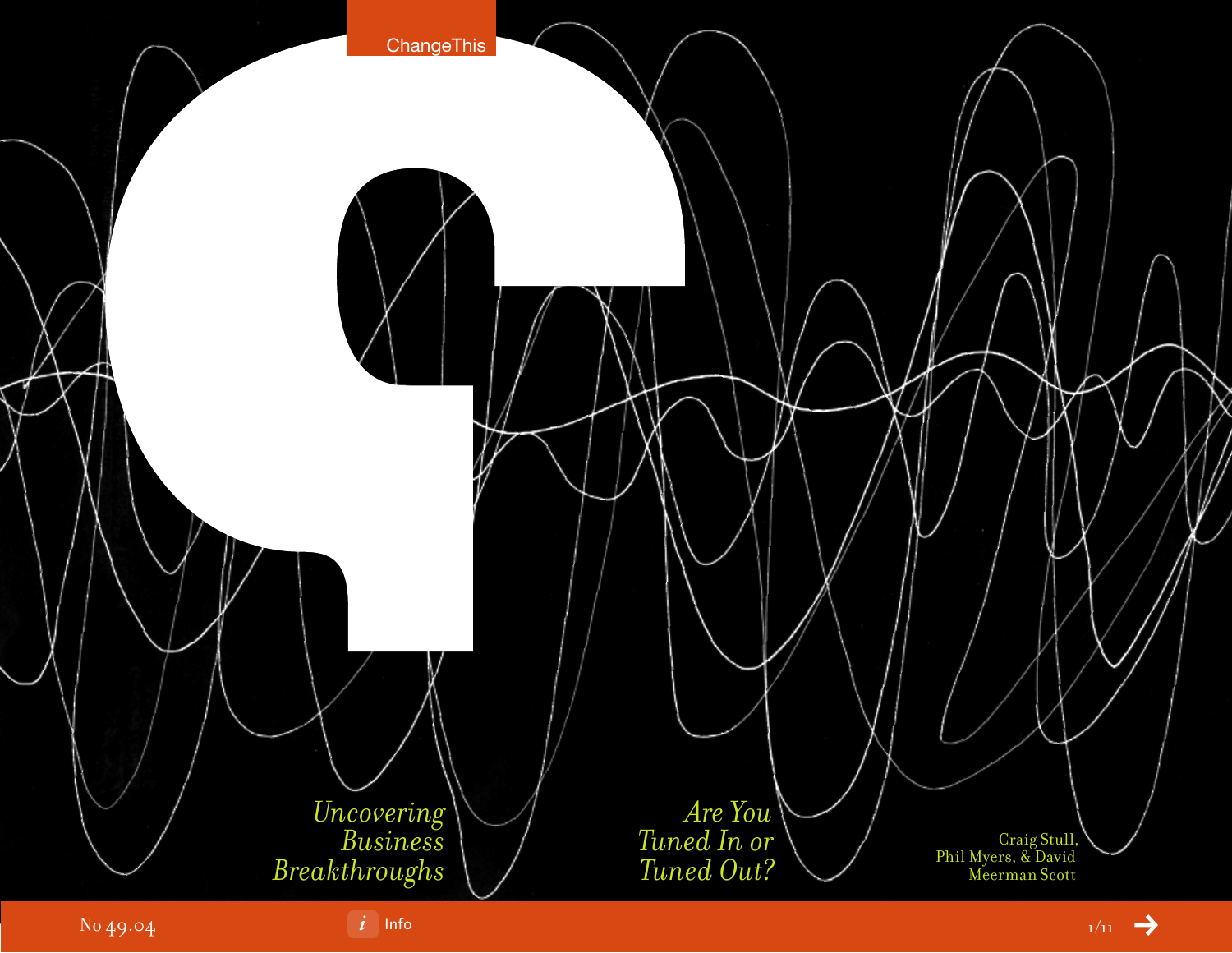he most common mistake that causes products and services to fail is the logical (but incorrect) assumption that, because you're an expert in a market or industry, you therefore know more than your buyers about how your product can solve their problems.

**T**<br>Or a cell **r** It's natural, for instance, for 20-year auto industry veterans to assume they know more than 100 mothers do about how to drive preschool-age children around town each day. Or a cell phone manufacturer might think they are able to guess which capabilities are most important to users because "they use their own products daily." Similarly, a software business leader might assume, because of the complexities and/or flexibility of their leading-edge technologies, the company is best equipped to decide how to present solutions that package a comprehensive set of capabilities.

Too often, this type of assumption results in poor products, such as those created when Detroit product development experts design the radio (or keyless entry system or cup holder) that they themselves would want to buy. How many tech devices and software products have overwhelmed even the power users? We're missing a fundamental ingredient to the puzzle here:

When was the last time you bought your company's product?

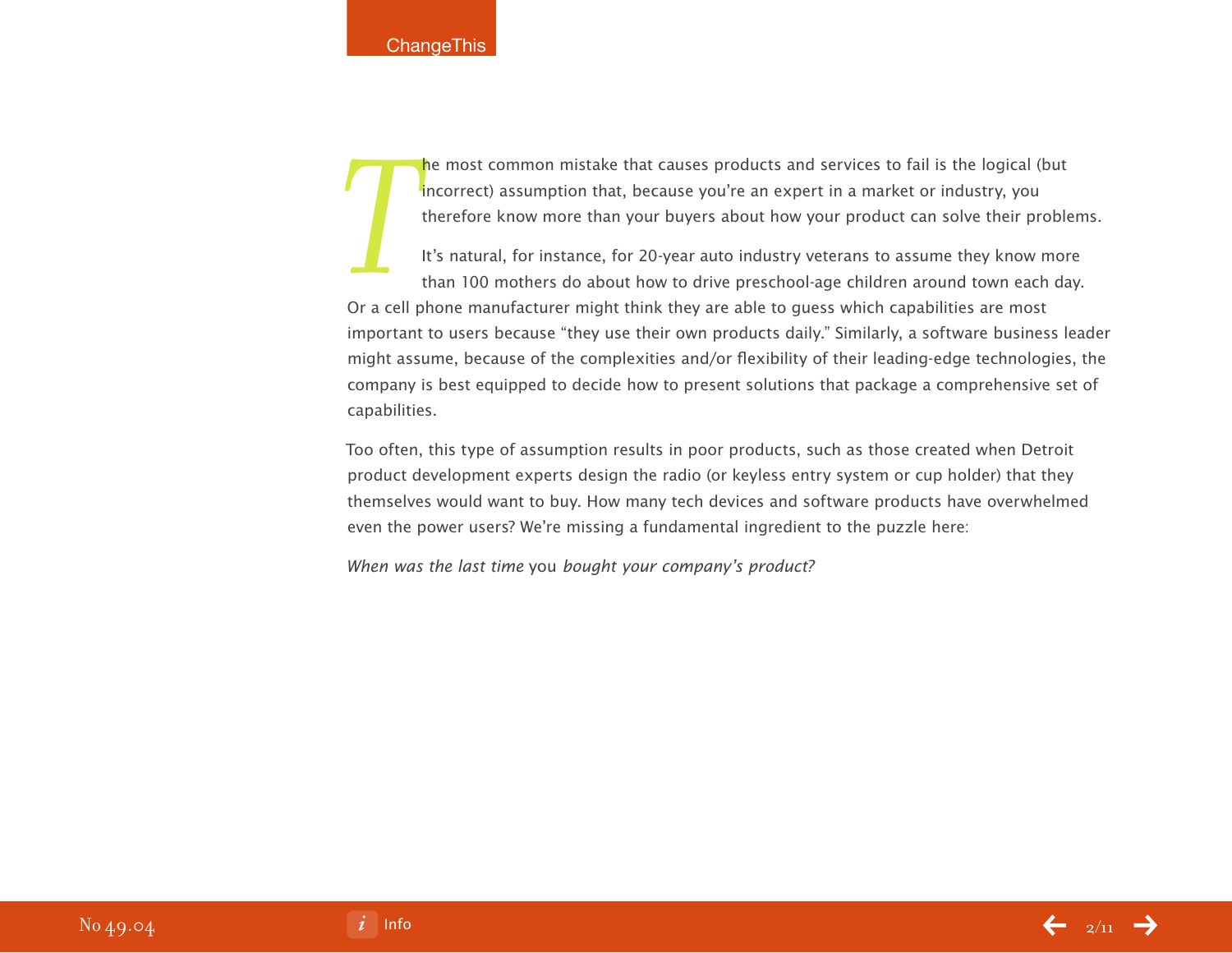At Pragmatic Marketing, based on decades of experience working with thousands of companies, we've learned that creating a successful product or service requires a new way of thinking … a way that 'tunes in' to what your buyers really need and want. Too many companies do the opposite and tune out.

Some of the most common mistakes that cause products and services to fail include:

### **Guessing**

Assuming company insiders know more than buyers about what they want to buy.

### **Assuming**

Basing products and services on what current customers request rather than on an understanding of unsolved problems that potential customers will pay money to fix.

### **Telling**

Trying to create a need in the market by relying on expensive advertising or an army of salespeople.

The good news is companies can overcome these common mistakes if they know how to identify them. We've developed the Tuned In Process to allow organizations to create success again and again. We see these same principles at work in a wide range of successful product experiences, such as business-to-business technology products, fast food chains, and professional services firms.

Anyone can use Tuned In to replicate the model for success. It works for well-known companies like Ford, Apple, and GE and those not-so-famous like GoPro and Zipcar. It works for realtors, doctors, ministers and even rock stars. With a Tuned In approach, everyday activities can be transformed into those which create a culture that builds market leaders.

It starts with undoing many of the six myths you've been taught about business.

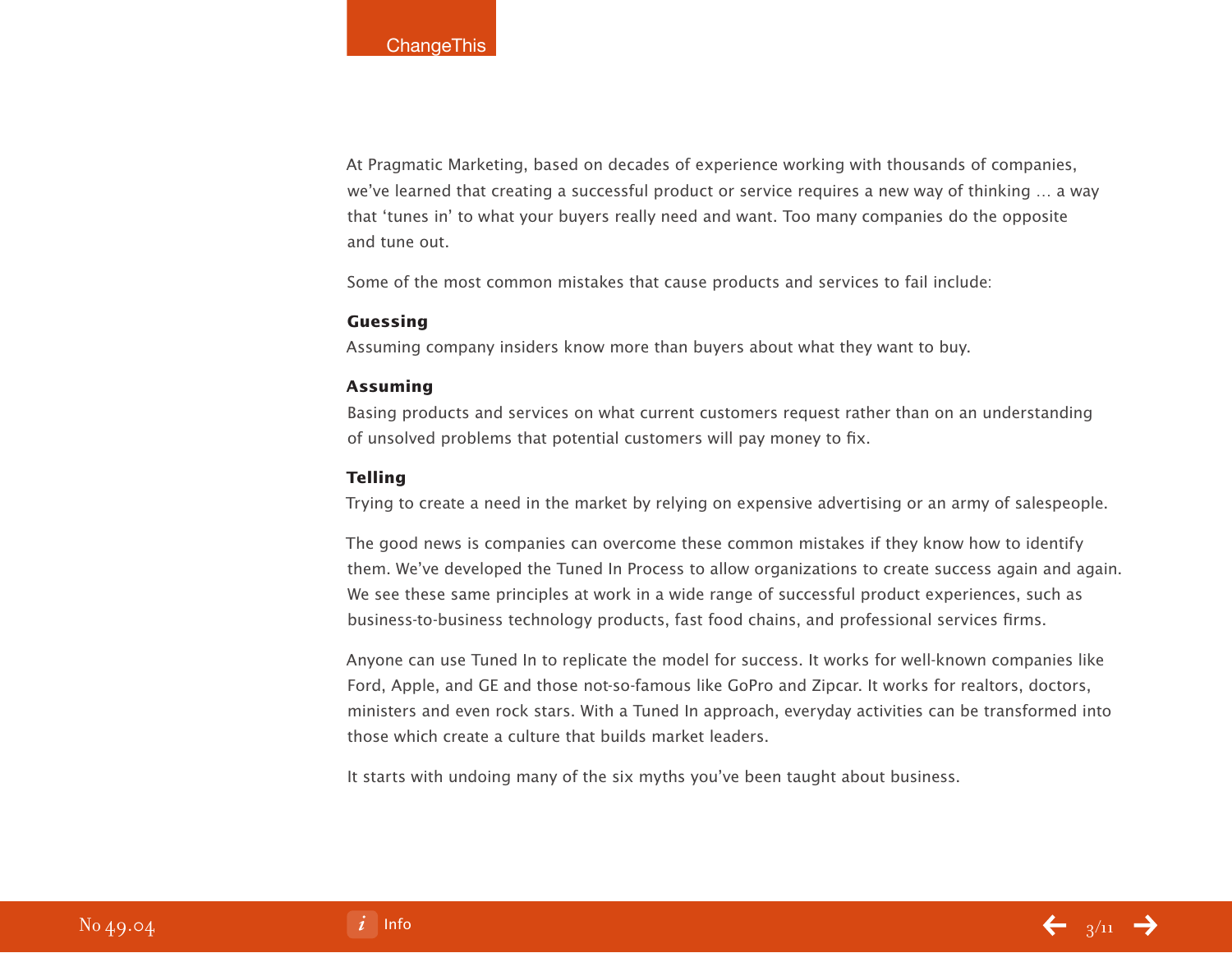## 1. Customer Knows Best!

Many companies create new products and services based on what their existing customers request. In fact, "customer-focused" is a strategy that many business schools teach. However, this strategy narrows a market needlessly. Existing customers represent a small percentage of the market opportunity for most businesses, so basing a product development strategy solely on what your existing customers want is flawed. Worse, existing customers have different market problems than noncustomers (buyers who don't yet do business with you), and only frame their view of your future based on incremental improvements to their past experiences.

For example, if a company in the late 1990s that made and sold portable music devices asked their current customers what they wanted, they might say 'more storage' or a 'smaller unit. But the companies that listened to their customers all missed the biggest market problems, later identified by Apple when they developed the iPod. The existing portable devices were too difficult to use and impractical for downloading and managing more than a few songs.

Existing customers represent a small percentage of the market opportunity for most businesses, so basing a product development strategy solely on what your existing customers want is flawed.

[Info](#page-10-0) $4/11$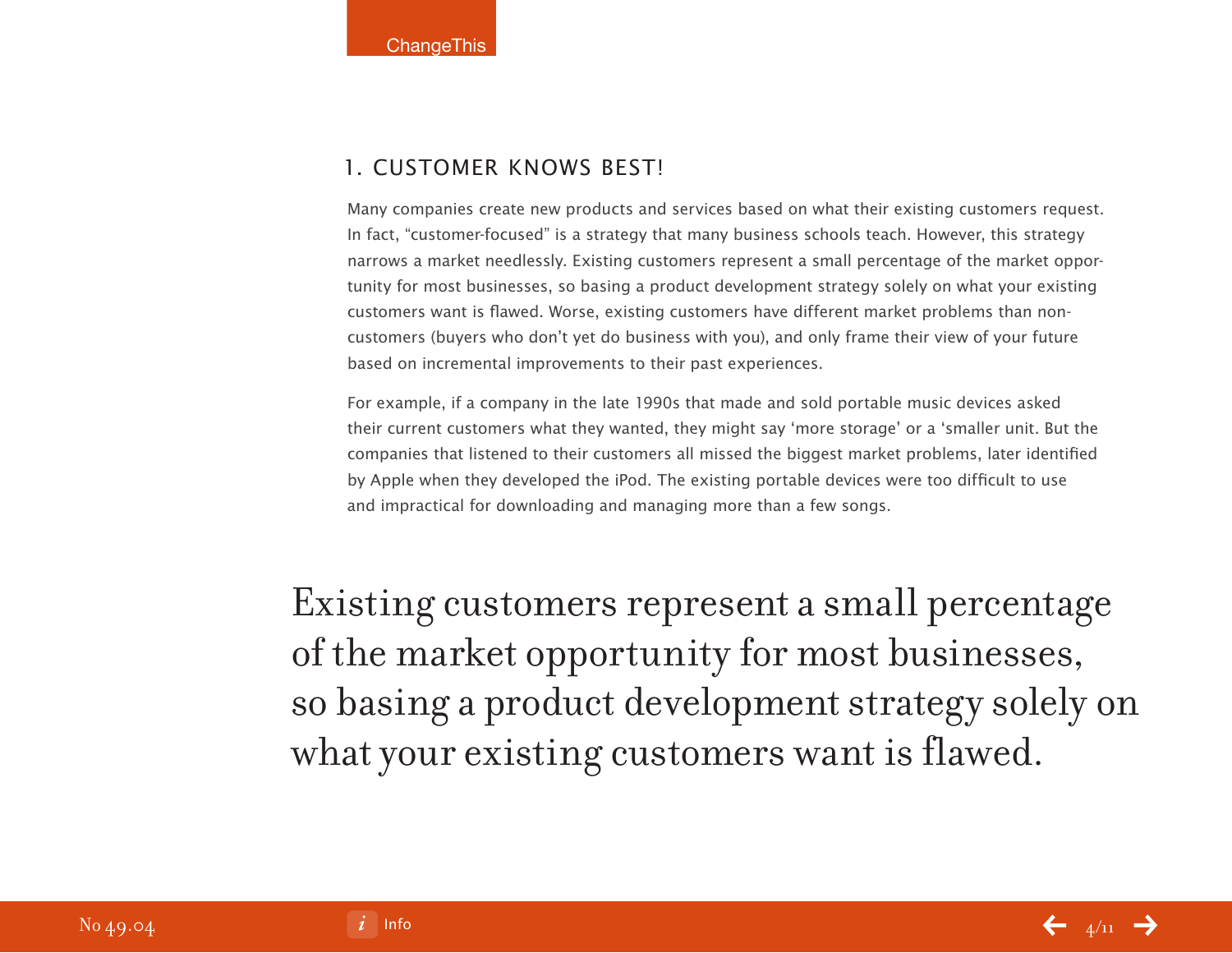## 2. This is a commodity business!

Buyers choose to purchase a product or service based on the belief that it solves their problems better than any other. Successful companies understand their organization's unique ability to deliver value to customers. We call this "distinctive competence." This competence can take many forms and may include unique business models, product attributes, distribution and sales methods, training, customer service, innovation, quality, or other aspects.

For example, the one thing FedEx focuses on as their distinctive competence is reliability. Every decision the leaders at FedEx make supports the company's ability to provide and sustain a reliable package delivery service. Your distinctive competence should dictate how you build products and services.

Distinctive competence also helps describe your organization to buyers, so they are more likely to choose you instead of your competitor. An organization's distinctive competence also drives marketing communications initiatives because it is used to create connections with buyers based on the products and services your organization uniquely provides.

Your product development department must build your distinctive competence into the product design. For example, if Volvo were to build a new sports car, the design team and R&D people would need to go about their work with the stated understanding they were building "the safe sports car."

## Your distinctive competence should dictate how you build products and services.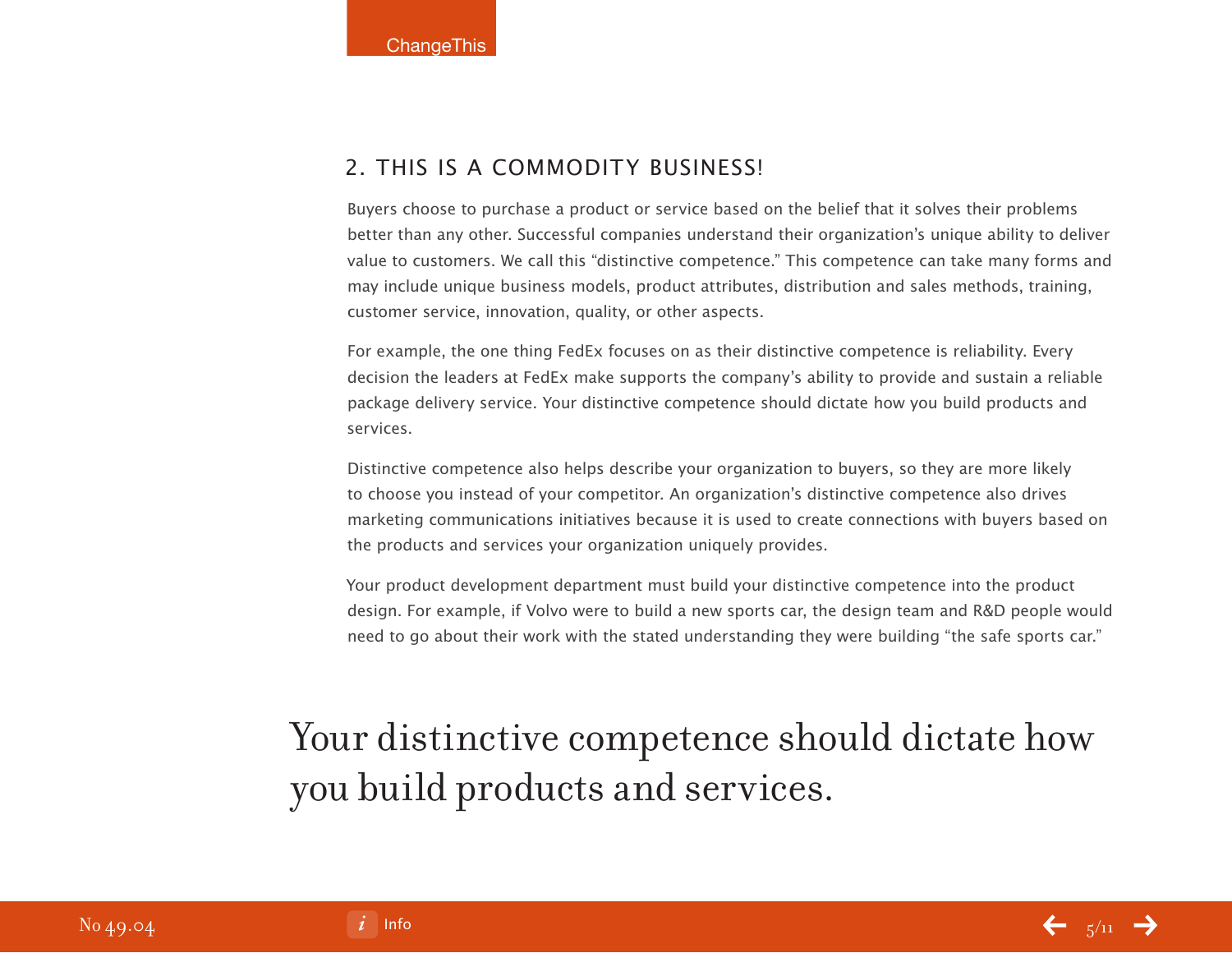## 3. Innovation is everything!

These days, "innovation" as a business driver is hot. This has led many organizations (start-ups in particular) to focus exclusively on their ability to innovate and to create a disruptive breakthrough that will make them famous. But directionless innovation is a common road to the business scrap heap.

Focusing on "changing the game" is not inherently a bad thing. Some organizations are really good at creating and marketing innovative products—Bose, Nike, and Brookstone are three that come to mind. Unfortunately, what we tend to see more often are companies that innovate for innovation's sake, using inside-out thinking. In other words, they create products that are new, hip, and cool or have new, never-before-seen features.

But these feature-laden products and services aren't developed in response to buyer-defined needs. As a result, these innovation-led companies invest big resources in hopes of a big win (much like a baseball player swinging for a home run on every pitch) and their risk of failure is huge.

Innovation-driven leaders fixate on "one-upping" alternative products in the marketplace. But, in the end, a corporate personality built around innovation by itself has a low probability of success.

We've noticed many innovation-driven companies obsess over competitors' moves and try to make incremental improvements to what the other guys are doing. The problem with this approach is you tend to create products and services that are "better" than the other guys because they are bigger, smaller, faster, or cheaper.

But your customers don't care. Focusing on your competitors is a tit-for-tat game that rarely produces a market leader.

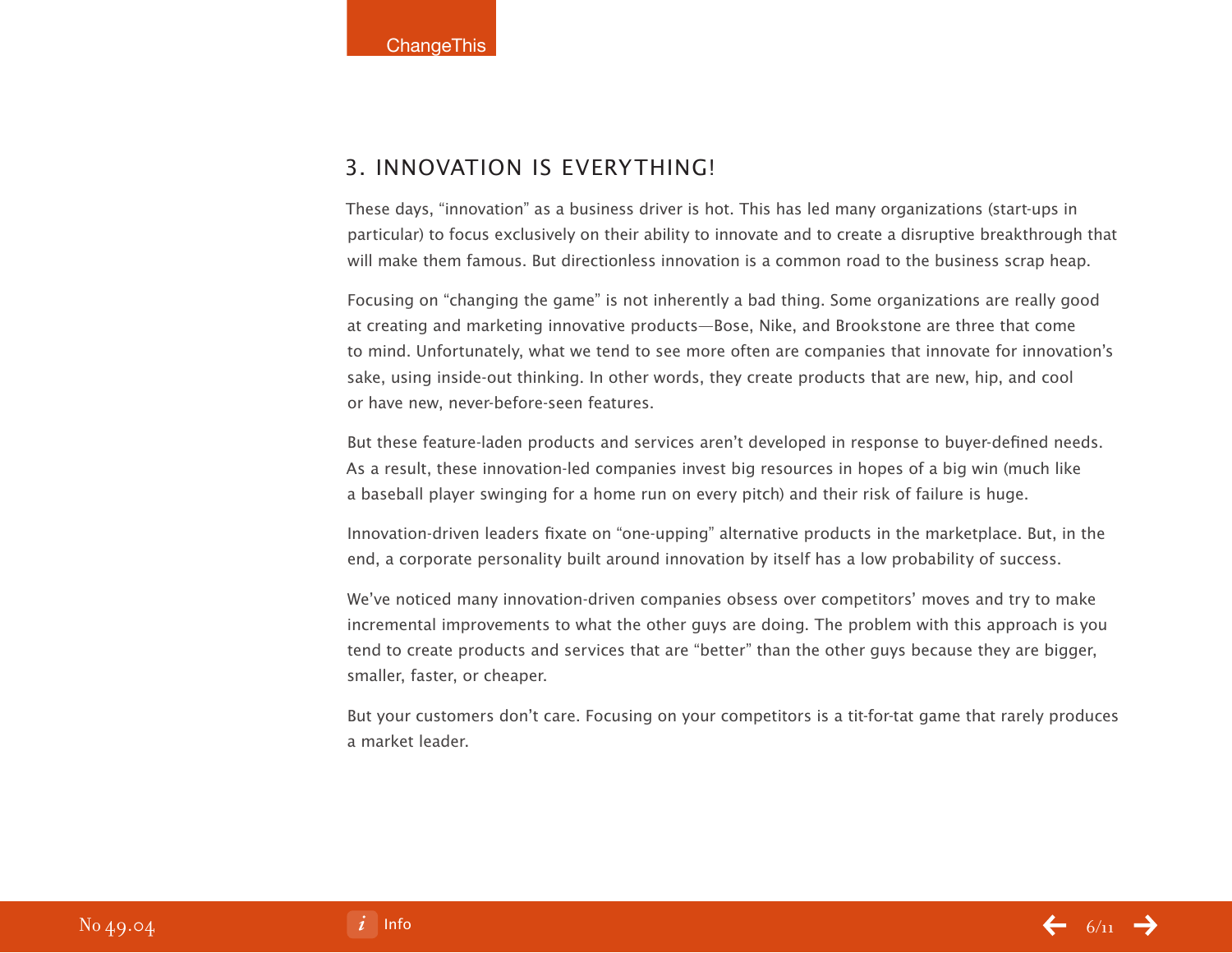## 4. We're Smarter!

Starbucks, American Idol, and Google are resonators. Were these products and services created by people smarter, luckier, or born with more talent than the rest of us? No.

These companies found unsolved problems in their marketplace and created a breakthrough experiences people are eager to consume.

We've studied the introduction of thousands of products, including those from large, well-known companies like Ford Motor Company, Microsoft, and GE; breakout bestsellers from Apple, Red Bull, and Google; and niche offerings from players you may have never heard of like National Community Church, GoPro, and Zipcar.

# Were these products and services created by people smarter, luckier, or born with more talent than the rest of us? No.

The process for replicating success starts with getting tuned in to potential customers. Understanding your market and your buyers through in-depth interviewing is by far the most effective way to discover unresolved market problems that people will pay money to solve. Meeting with potential buyers on their own turf (in their homes or workplaces, or even on the street) is the starting point for identifying a resonator: a breakthrough product or service that buyers immediately understand has value to them, even if they have never heard of your company or its products before. The iPod is a resonator. When it launched, FedEx was a huge resonator, and it still is.

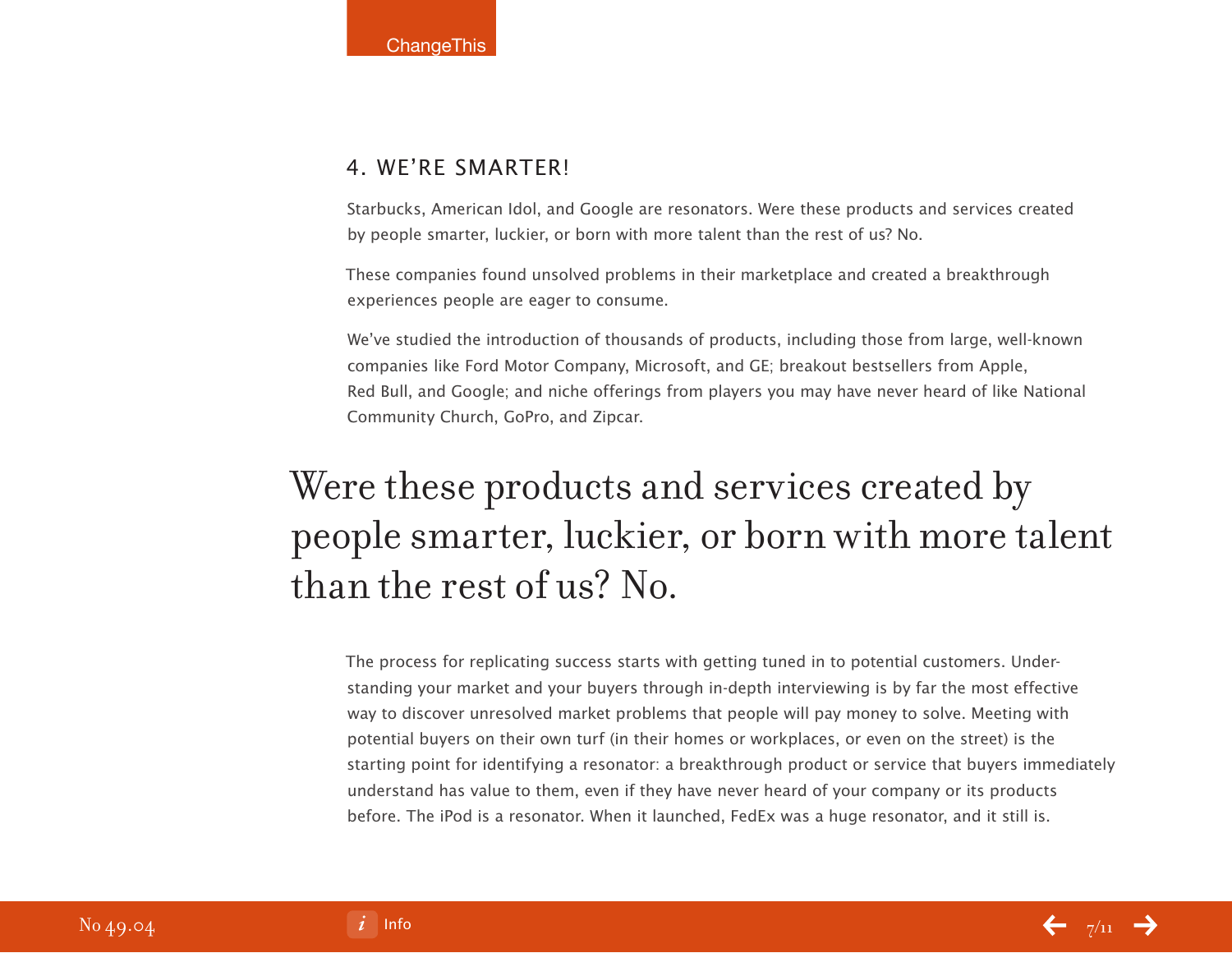## 5. Field of Dreams Development

The most effective business leaders understand the complete picture of market problems before developing any products. They create solutions in the context of unsolved problems that people would be willing to pay money to solve.

At the most successful companies, product managers, executives, and marketers regularly meet with people in the marketplace and observe how they do business or go about their lives. These observations provide insight into the full scope of the problem and the usage requirements and significant obstacles to adoption of any proposed solution. The most important thing they do is to live in and observe the prospect's world.

The concept of unresolved market problems may be foreign to people familiar with more traditional ways of developing products and services. The only way to accomplish this is to get out of your office. Unfortunately, most organizations probably think up ideas in the shower, the conference room, or the R&D lab. These insular and egotistical approaches are not as effective as being tuned in. All companies should get out into the market on a continuous basis and meet regularly with non-customers.

The most effective business leaders understand the complete picture of market problems before developing any products.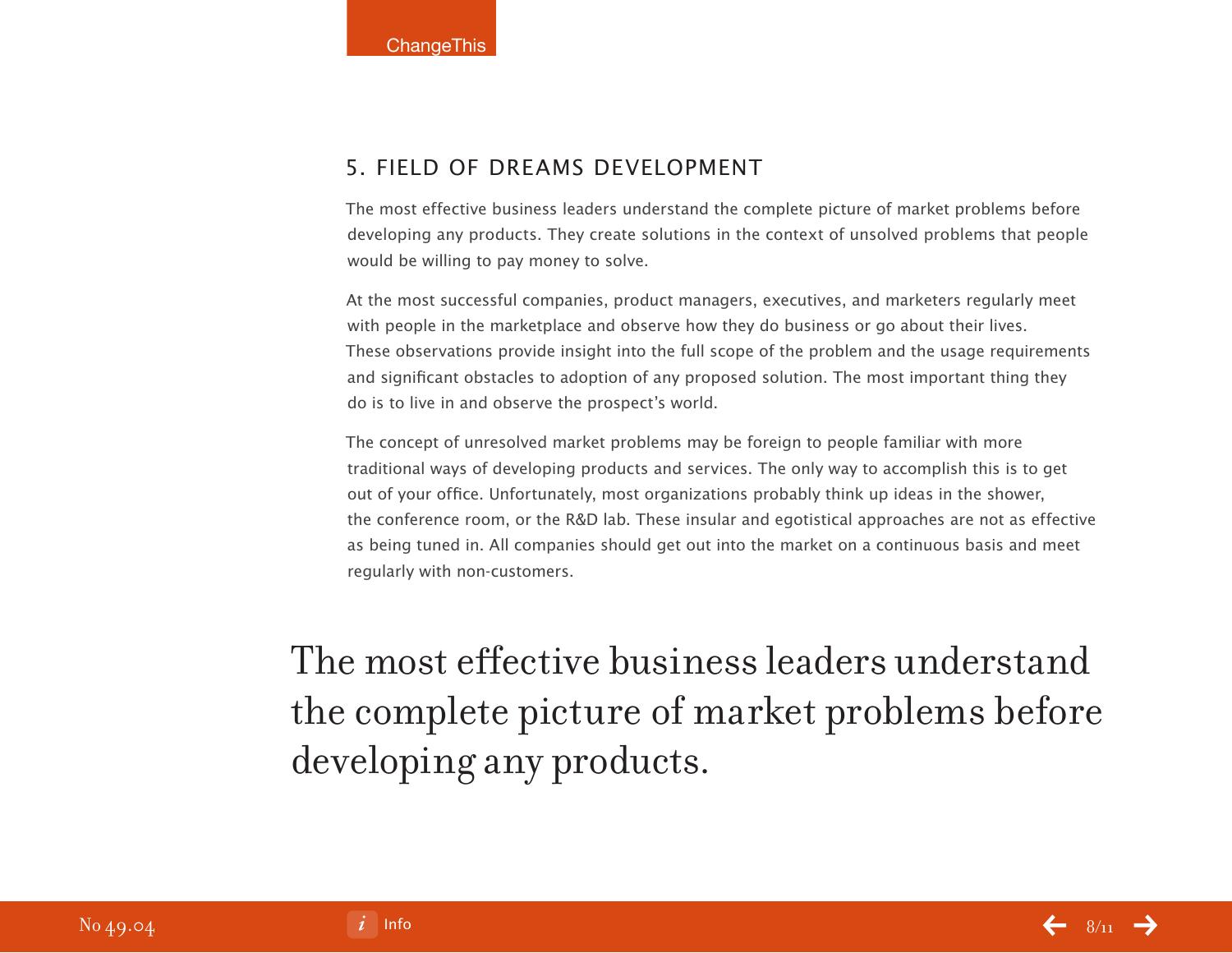## 6. Revenue Cures All

The revenue-driven organization worries about individual sales opportunities one at a time, rather than what resonates with the larger marketplace. These sales- and revenue-focused companies rarely create a breakthrough product the market is eager to buy.

A culture and strategy founded on the belief that revenue and sales are always the most important goals rarely produce hit products. A sales and revenue culture often emerges soon after an initial round of fund-raising or some other infusion of capital, and this is a critical time in a company's growth.

When companies enter a perceived growth phase (dictated by the strength of a market opportunity or some early wins), it is common for outsiders (such as investors, the board of directors, or your spouse) to insist on a strong sales focus. In larger organizations, a highly charged sales executive is often hired; some companies even make the new sales person the president and/or COO.

Because the revenue-driven company will often resort to signing any contract to make the numbers, lowering the price to bring in the business, or telling any story to close the sale, it's not long before the organization becomes tuned out to the real market problems of buyers. Then the salespeople start making promises that the company can't afford to keep. Nonrevenue-generating departments (such as marketing, customer service, and product development) often suffer from reduced influence and resources, and can even face elimination. In response, the company ends up acquiring more and more resources to support the dynamic requests of sales, often resulting in a death spiral that requires the sale of the company, a merger, or even bankruptcy.

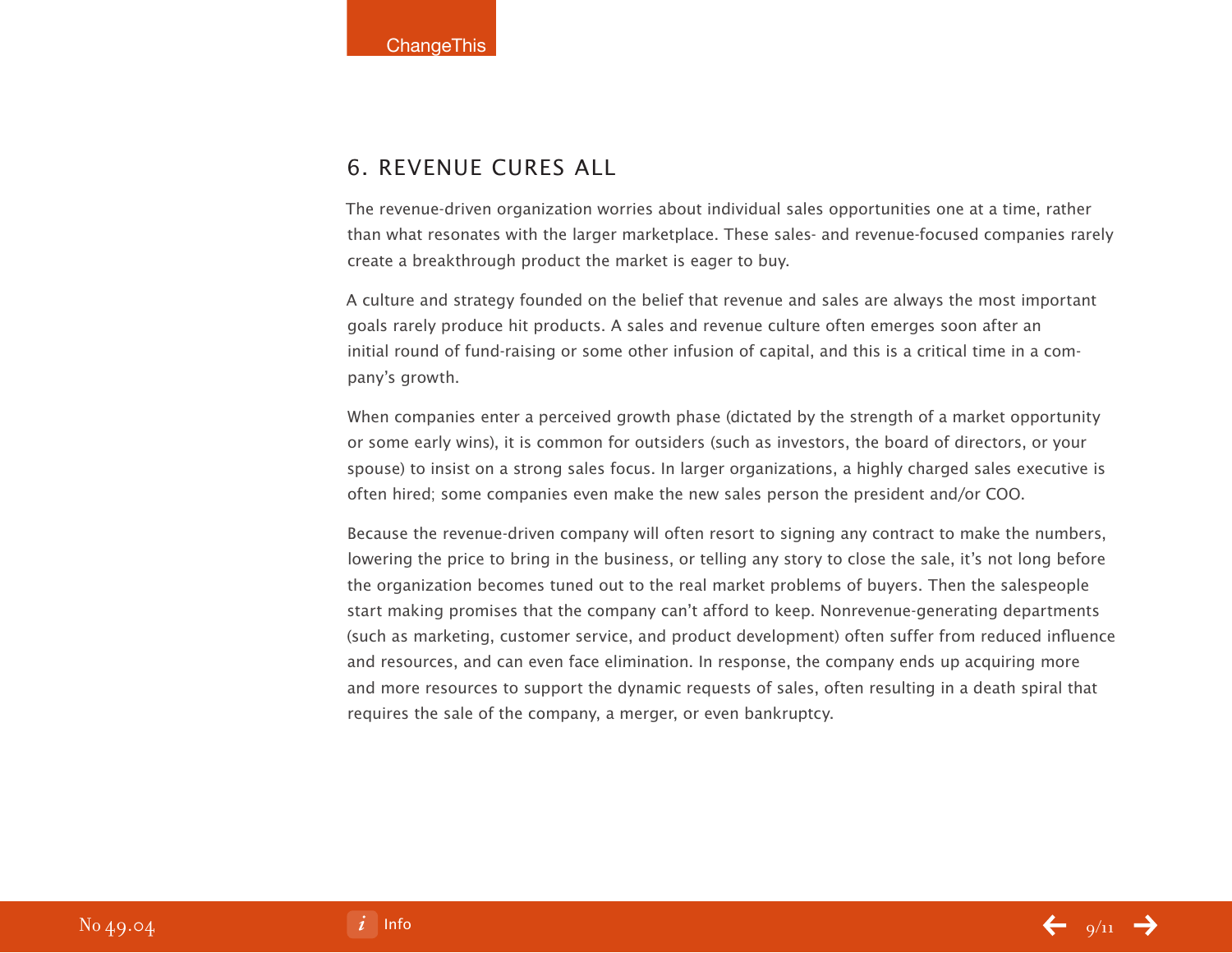## The Six Steps to Success … Getting Tuned In

We've analyzed hundreds of companies to understand the process of becoming (and staying) tuned in, and we've determined that most have a single, dominant focus that drives their approach to business. Think of it as a "company personality" that determines how an organization structures itself and behaves in the market.

The most successful organizations are tuned in to their markets. Whenever leaders create products or services—for potential new customers or even entirely new markets—they seek to solve buyer problems first.

**How do you Tune In?** It's as simple as taking six easy steps:

- step 1 Find Unresolved Problems to know what market and which product or service to focus on.
- step 2 Understand Buyer Personas to understand who will buy your offering.
- STEP 3 Quantify the Impact to know if you have a potential winner.
- STEP 4 Create Breakthrough Experiences to build a competitive advantage.
- step 5 Articulate Powerful Ideas to establish the memorable concepts that match up with the problems people have.
- step 6 Establish Authentic Connections to tell your buyers that you've solved their problems so they buy from you.

The six-step Tuned In Process is simple to learn. Based on extensive experience working with many organizations, we're certain that if you apply these six steps to your own business, you will have a much better chance at success. In fact, any organization—companies large and small, nonprofits, government agencies, entrepreneurs and independent professionals, even churches, authors, and rock bands—benefit by getting tuned in, because they'll create the products and services that people want to buy. **a**